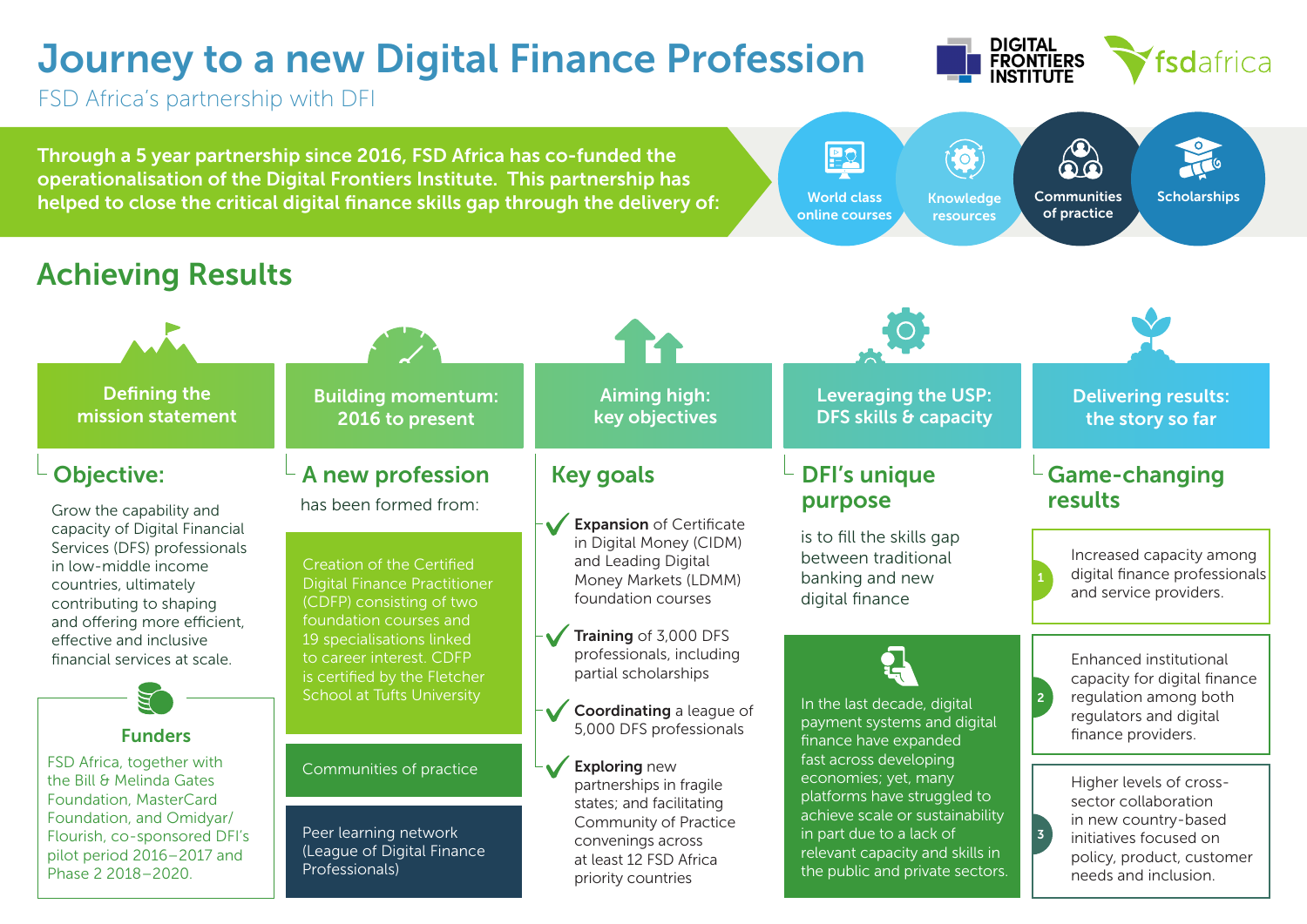# Our impact

2016-2021



DFI's work has led to knowledge sharing and strengthening of in-country coordination amongst DFS peer practitioners toward common Financial Inclusion objectives

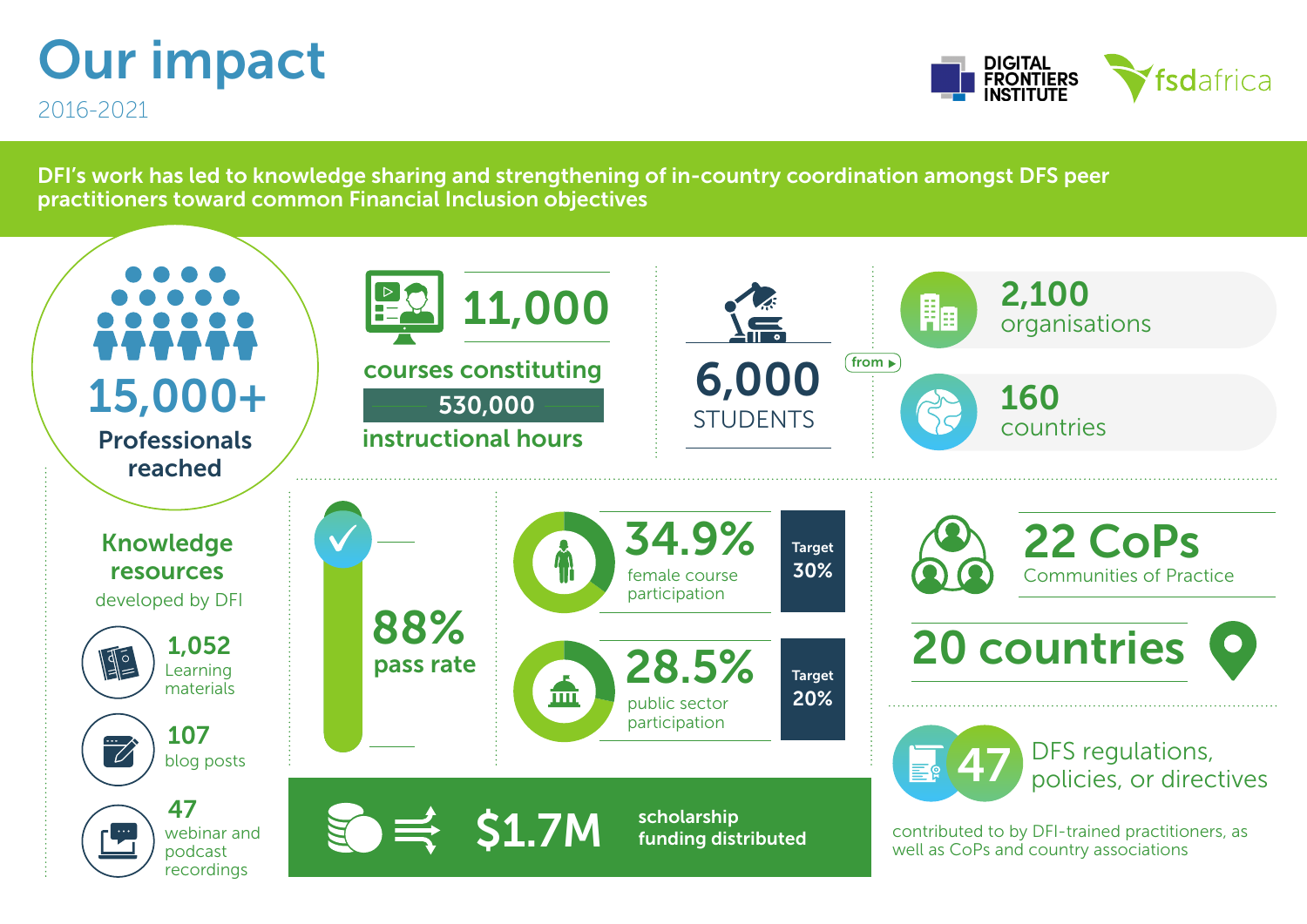### Communities of Practice in-country influence



Face-to-face networking occurs through Community of Practice (CoP) meetings, where DFI appointed facilitators convene students/alumni either as part of the foundational training to help contextualise the learning to their location, to discuss issues facing their country or to reflect on wider digital finance and financial inclusion issues.